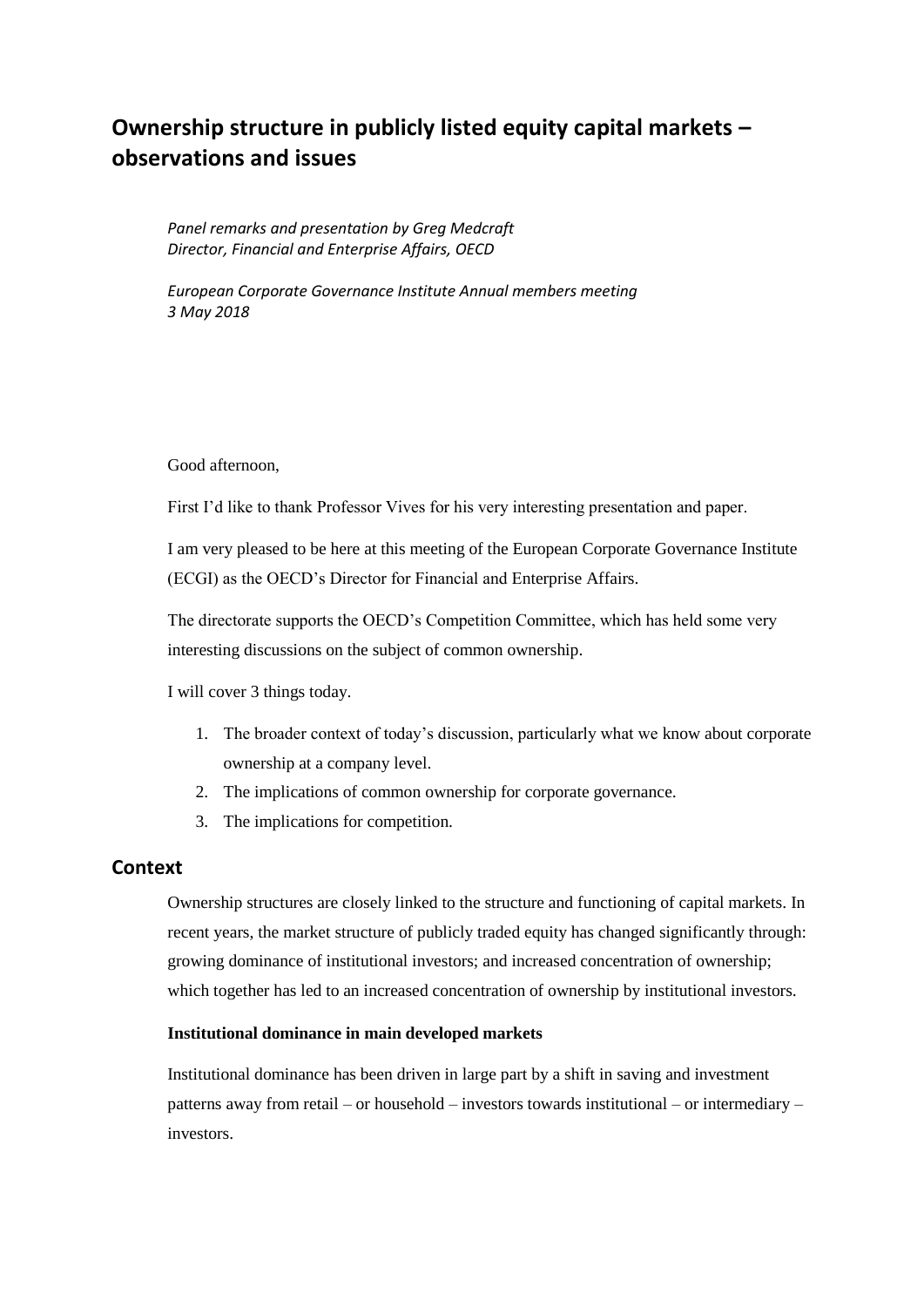Institutional ownership in most advanced markets is growing in importance at the expense of direct ownership by retail investors.

This overall shift is most pronounced in the United States, the United Kingdom and Canada, where institutional ownership in the largest listed companies at the end of 2016 was 73%, 66% and 48% respectively.

#### **Ownership concentration at company level**

While this overall shift from retail to intermediaries is well known we also require an understanding of the structure of ownership and control at company level to set good public policy in areas such as: corporate governance; capital market development; and competition.

This is not only about who the owner is. It is also about the degree of ownership concentration or control.

Much of the corporate governance debate is based on the assumption that management has been able to detach itself from a fragmented shareholder base, where no single shareholder has control, and collective action among a myriad of small shareholders is too difficult or expensive.

However, in many markets and large companies, this assumption does not hold up against reality.

When concentration is measured as ownership by the three largest shareholders, ownership in most markets is actually highly concentrated among a small number of investors.

In more than half of the countries in the figure, the largest three owners on average hold more than 50% of the company's capital.

In general, family owned corporations are the most common category of large shareholders. This is the case for example in Russia, Turkey and Indonesia.

•The markets with the least concentration at company level are the United States, United Kingdom, Japan and Canada.

#### **Concentration of ownership in the hands of institutional investors**

This doesn't mean that these markets with the least concentration of ownership correspond to the traditional assumption of a fragmented ownership structure. And actually, the largest owners are typically institutional investors.

• In the largest US listed companies, for example, the 10 largest institutional investors on average hold 30% of listed company's capital. In the United Kingdom, Canada, Poland, South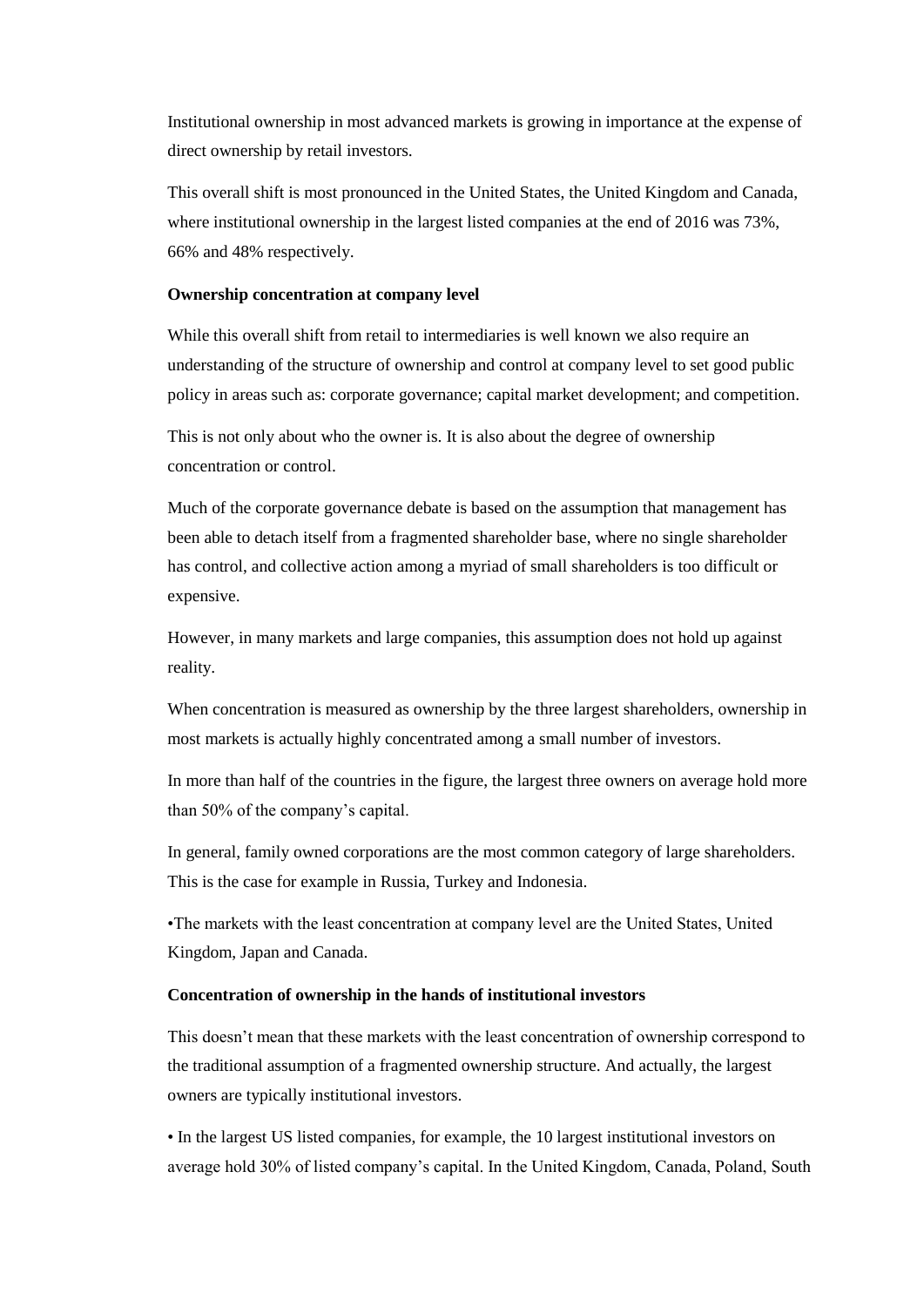Africa and Japan the largest 10 institutional investors hold between 13% and 22% of listed capital.

Some of the drivers behind this development are that assets under management by institutional investors have increased; and institutional investors portfolio allocation to public equity has grown faster than the number of new companies.

Total assets under management by pension funds and insurance corporations have increased by 500% over the past two decades - from almost USD 10 trillion in 1995 to USD 50 trillion in 2016 .

## **Implications for corporate governance**

Overall, institutional owners are by far the largest category of public equity owners in the US, the UK and Canada, holding between half and three quarters of the capital.

Institutional investors are also the single largest category of owner in many other countries, including Poland, South Africa, France and Germany –

What does this mean for corporate governance?

It means the active exercise of corporate governance in many advanced economies is largely in the hands of these institutional holders, and depends on their business models, incentives, and investment strategies.

The shift towards institutional ownership has inspired several regulatory and voluntary initiatives aimed at increasing the level of ownership engagement by institutional investors.

For example, several countries have adopted stewardship codes that institutional investors are invited to sign up to on a voluntary basis.

These initiatives have resulted in increased voting by institutional investors. However, increased voting doesn't necessarily mean effective ownership engagement.

Large institutions may minimize the costs of complying with voting commitments by using proxy advisers or consultants or internal templates that provide standardized formulas for how to vote.

This kind of 'box ticking' may not take the particular circumstances of countries and companies into account.

If truly informed shareholder engagement is not at the heart of the institution's business model and investment strategy, commitments to engage, for example through voting, may be ineffective and lead to a box-ticking approach.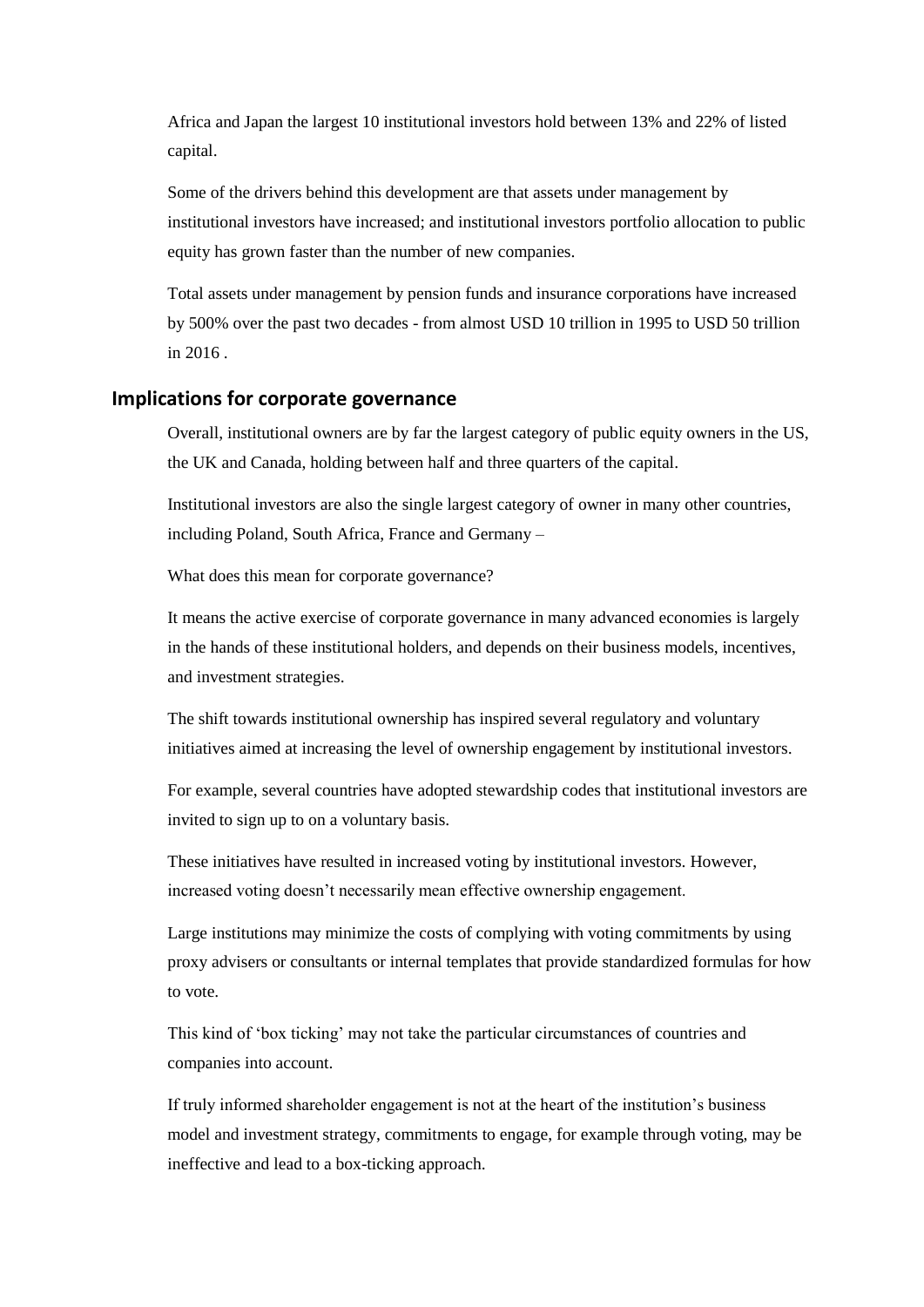This is reflected in the newest chapter of the G20/OECD Principles of Corporate Governance which covers institutional investors.

The increased popularity of passive investment in capital markets is also lifting the importance of institutional investors.

Investment in exchange traded funds is growing fast. Asset managers are increasingly adopting passive strategies due to their attractiveness to investors in terms of:

- Lower costs.
- Low tracking error.
- Diversity.
- Liquidity.

Again, for some indexed passive funds, ownership engagement may have no role at all in the business model and might be seen as nothing but a net cost.

# **Implications for competition**

This leads me back to the topic of Professor Vives' paper: the effect on competition when rival businesses have shareholders in common.

We have observed a lively debate in the research community on this topic.

The competition concern essentially boils down to this: if businesses observe that they have large institutional shareholders in common, they may make decisions that reflect the specific interests of those shareholders, and compete less aggressively than they otherwise would. To give three examples of the concerns identified:

- 1. Management may have certain incentives to take into account the effect of their decisions on their competitors with whom they have shareholders in common – for example pay packages based on industry-wide growth.
- 2. There may be herding behaviour among managers of firms with common major shareholders.
- 3. Investors in multiple businesses in a market may not push for those businesses to aggressively compete with one another as we would expect from an undiversified investor.

This applies even to passive investors, which hold an implicit power over senior appointments through voting rights which, even if not exercised, may still be felt by managers and influence their decisions.

As I'm sure we will hear today, these theories are not without their critics.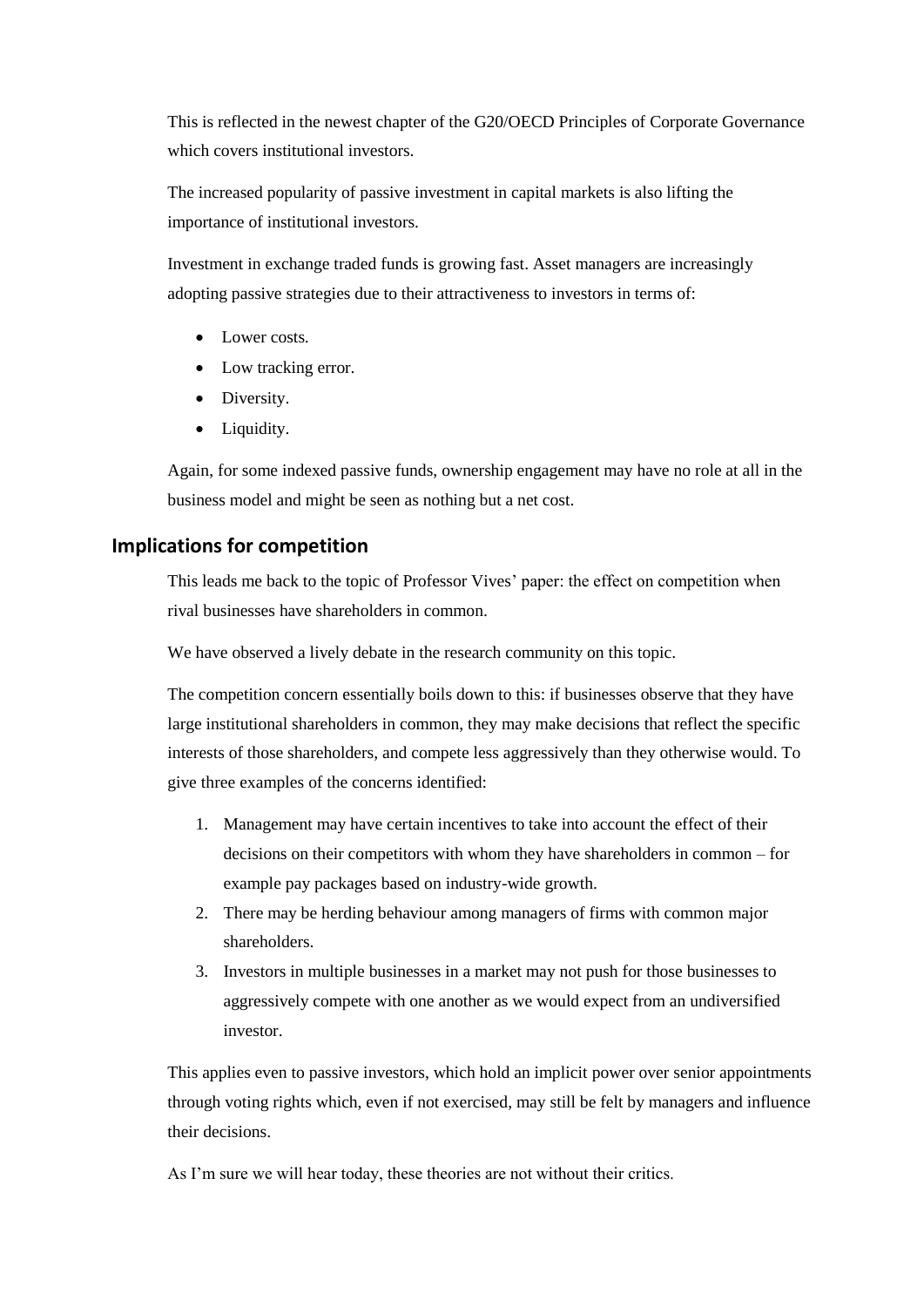While much of the debate to date focuses on the impact of common ownership on prices, Professor Vives examines the impacts on research and development, which is of growing importance to competition in many markets.

The findings of his paper reflect well the current state of the debate on common ownership. The answer to whether common ownership harms competition seems to be: it depends.

In particular, it depends on 4 things:

- 1. The extent of common ownership links in a firm's capital structure.
- 2. The level of market concentration.
- 3. The approach of firm managers in considering shareholder interests either explicitly or implicitly.
- 4. And now, thanks to Professor Vives' paper, we have a new factor: technology spillovers.

As a result, the degree to which common ownership is leading to competition harm today is still very much an open question. And competition authorities don't have clear evidence that supports an automatic presumption of competition problems.

It seems premature, then, to contemplate major legislative changes to competition laws to address common ownership, as has been proposed by some.

However, this does not mean competition authorities should ignore the research – or the risks.

We've already seen several competition authorities, including the European Commission, look at common ownership ties during the merger review process.

The European Commissioner for Competition, Margrethe Vestager, has specifically pointed to common ownership as an area of emerging interest.

Businesses should be aware that competition authorities and market regulators have this issue on their radar, which is showing no signs of going away.

#### **Tools for regulators**

Competition authorities have several tools at their disposal to evaluate whether common ownership generates competitive harm in a market – to be able to tell when "it depends".

I see three tools of particular importance:

- 1. Including common ownership in the list of issues they look at in market studies.
- 2. Watching for industry-wide ownership concentration when looking at mergers, as the European Union did in the Dow/Dupont merger.